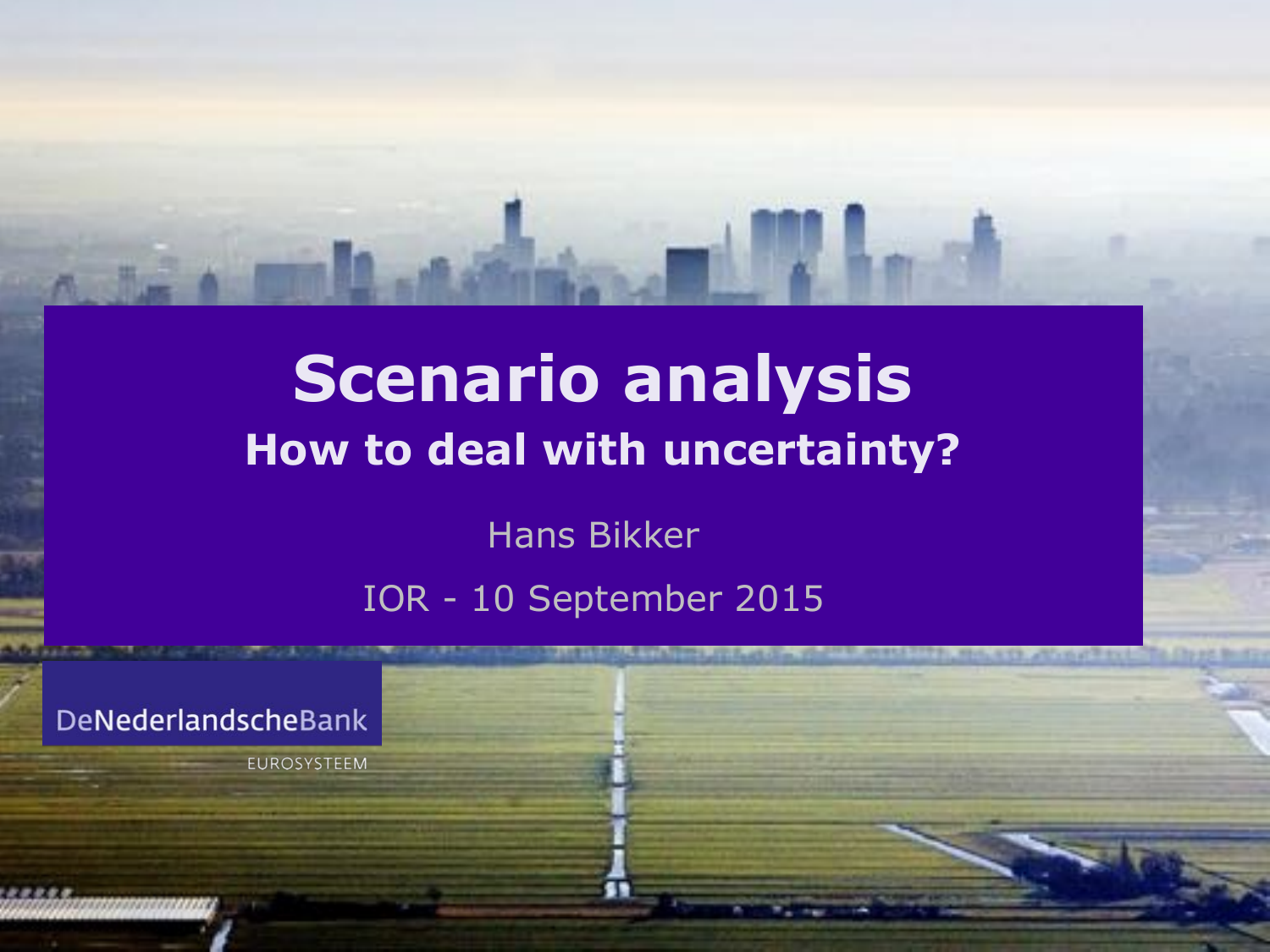## Did you see it coming?



### VU Medical Center



### Very heavy snow fall



A Vodafone incident

Lennon on September 12, 2013

DeNederlandscheBank

EUROSYSTEEM

#### Banken blijven struikelen over renteswaps

#### 29 mei 2015



Banken onderschatten de urgentie in de rentederivatenproblematiek. Dat zegt de Nederlandse financieel expert en vaste medewerker aan cm: dr. Victor Macrae in zijn boek Mastering interest rate risk strategy. Financial Times Publishing lanceert volgende week zijn boek over mis-selling van derivaten en derivatenblunders. Volgens Macrae moeten banken proactiever zijn om het

# Regulatory risk Reputation risk Regulator and the Decause of a product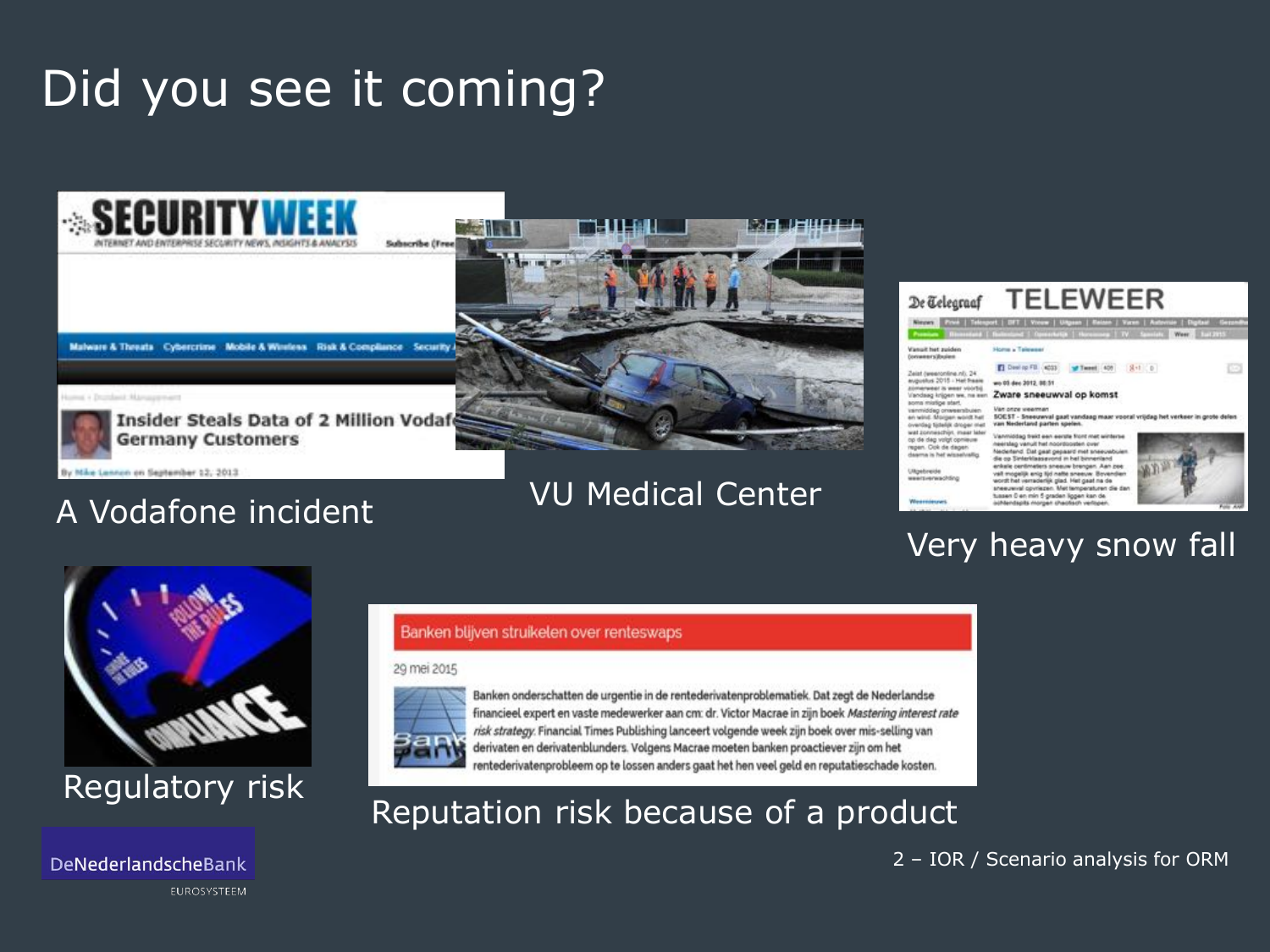# What about the future? Blurry or clear?



DeNederlandscheBank

EUROSYSTEEM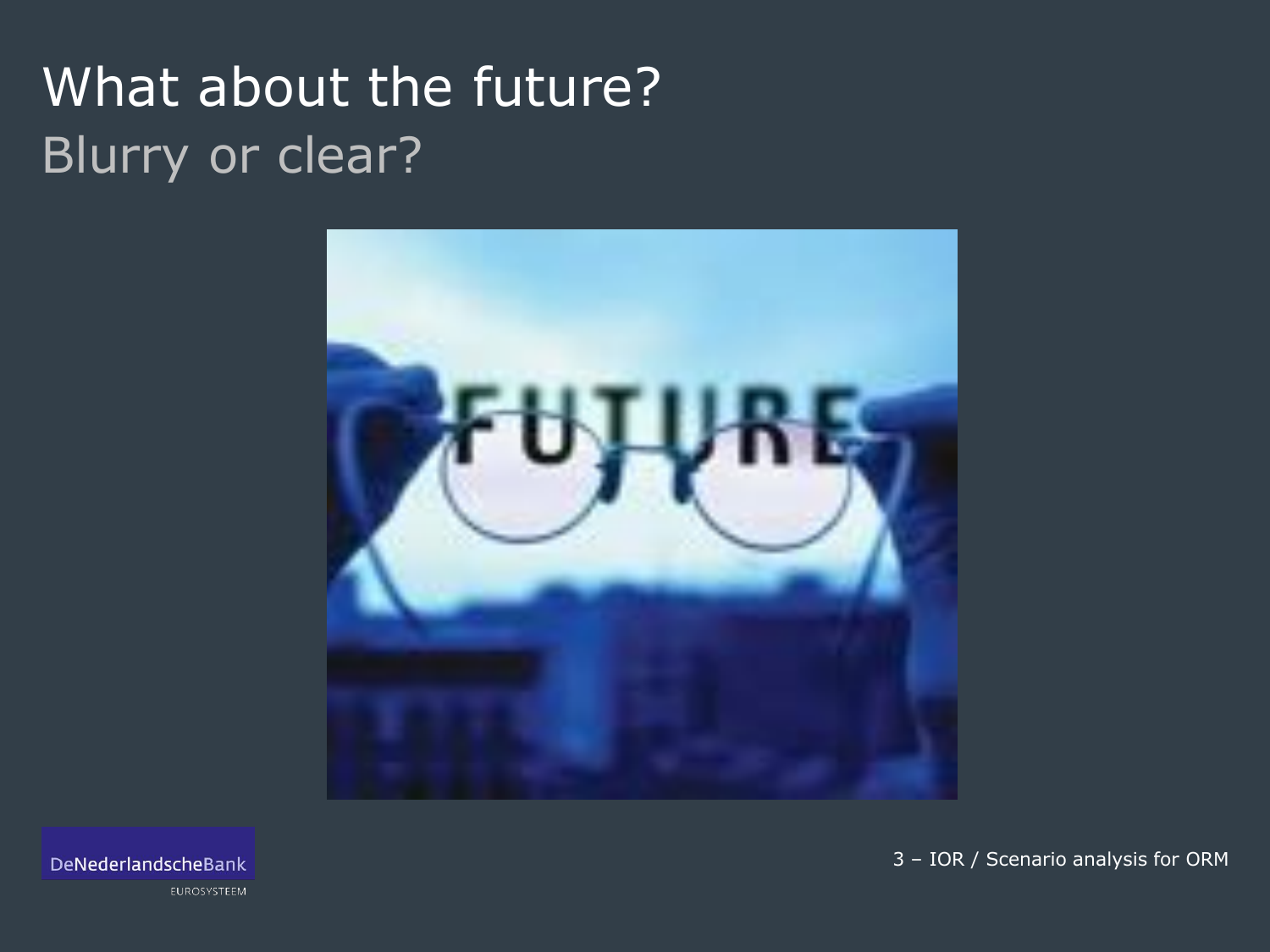## Uncertainty - you expect something but..



DeNederlandscheBank

EUROSYSTEEM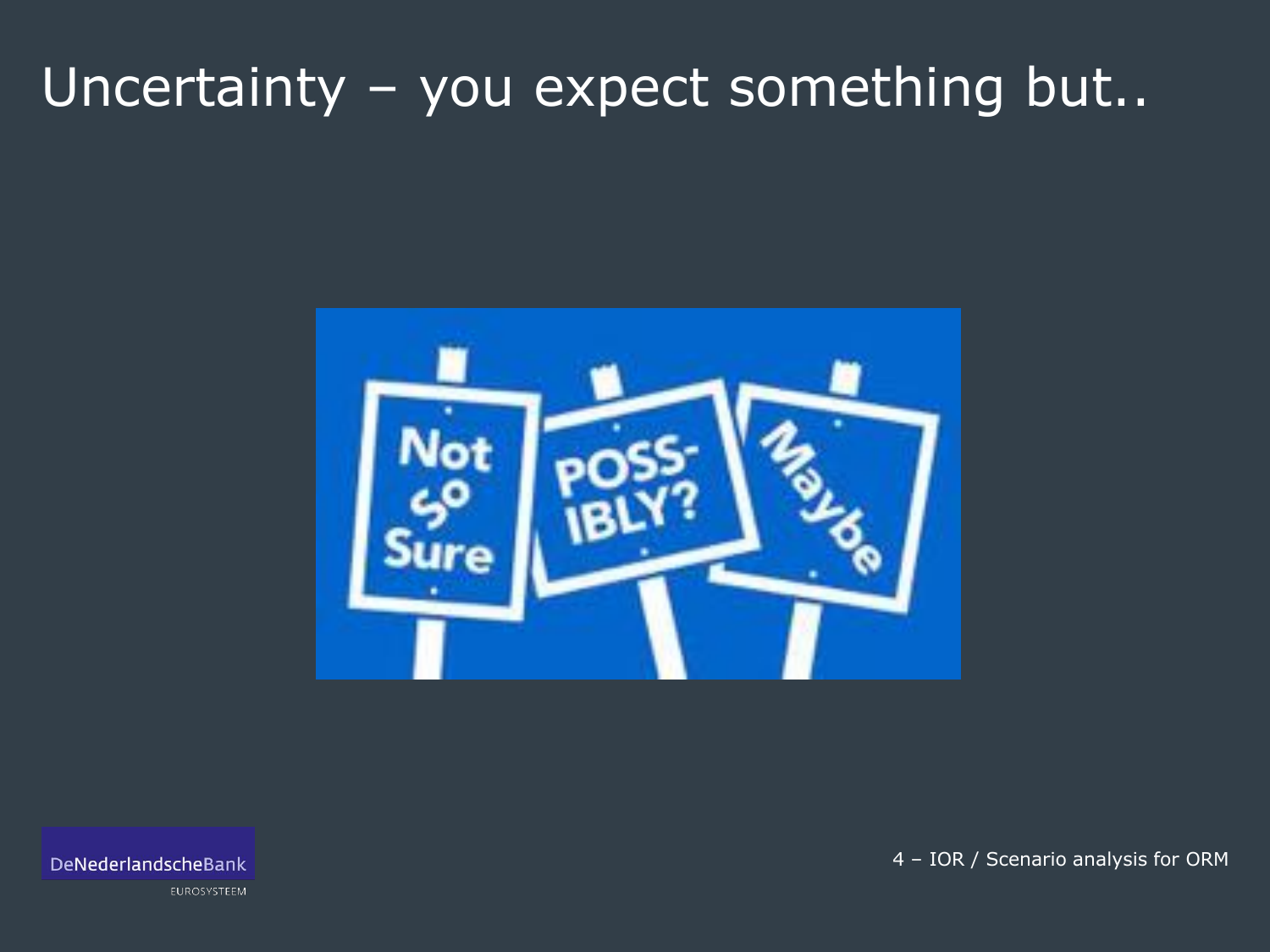### Insight is required…

### CRD IV

### Article 85

### Operational risk

Competent authorities shall ensure that institutions 1. implement policies and processes to evaluate and manage the exposure to operational risk, including model risk, and to cover low-frequency high-severity events. Institutions shall articulawhat constitutes operational risk for the purposes of tho policies and procedures.

### Guidelines on Forward Looking assessment of own risks - ORSA

#### Guideline 12 - Assessment of the overall solvency needs

- 1.39. In accordance with Article 45 of Solvency II Directive, national competent authorities should ensure that the undertaking assesses its overall solvency needs and then expresses the overall solvency needs in quantitative terms and complements the quantification by a qualitative description of the material risks.
- 1.40. Where appropriate, national competent authorities should ensure that the undertaking subjects the identified material risks to a sufficiently wide range of stress test or scenario analyses in order to provide an adequate basis for the assessment of the overall solvency needs.

#### Guideline 13 - Forward-looking perspective of the overall solvency needs

1.41. In accordance with Article 45 of Solvency II Directive, national competent authorities should ensure that the undertaking's assessment of the overall solvency needs is forward-looking, including a medium term or long term perspective as appropriate.

5 – IOR / Scenario analysis for ORM

EUROSYSTEEM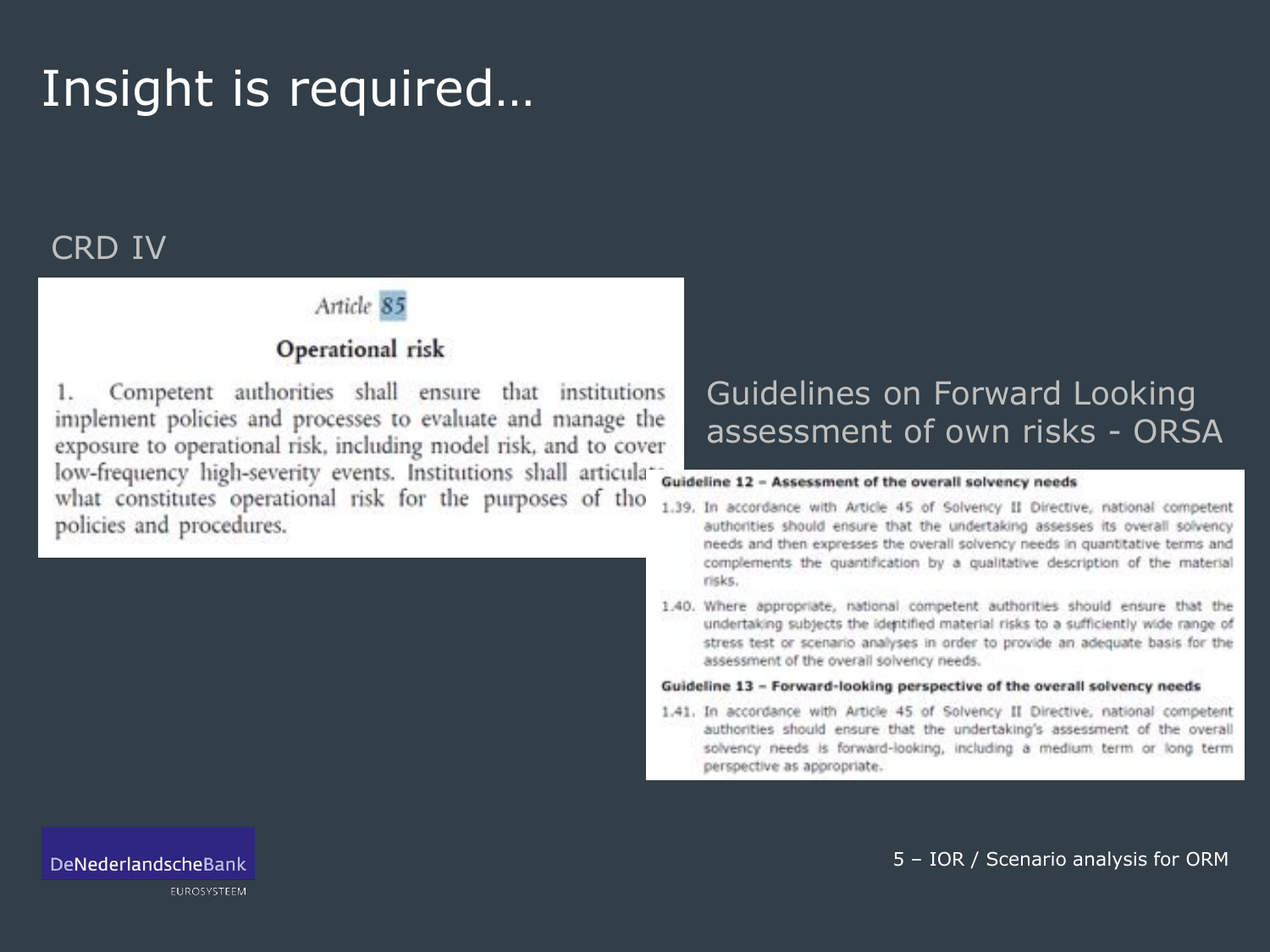# How to get insight? Scenario analysis





DeNederlandscheBank

EUROSYSTEEM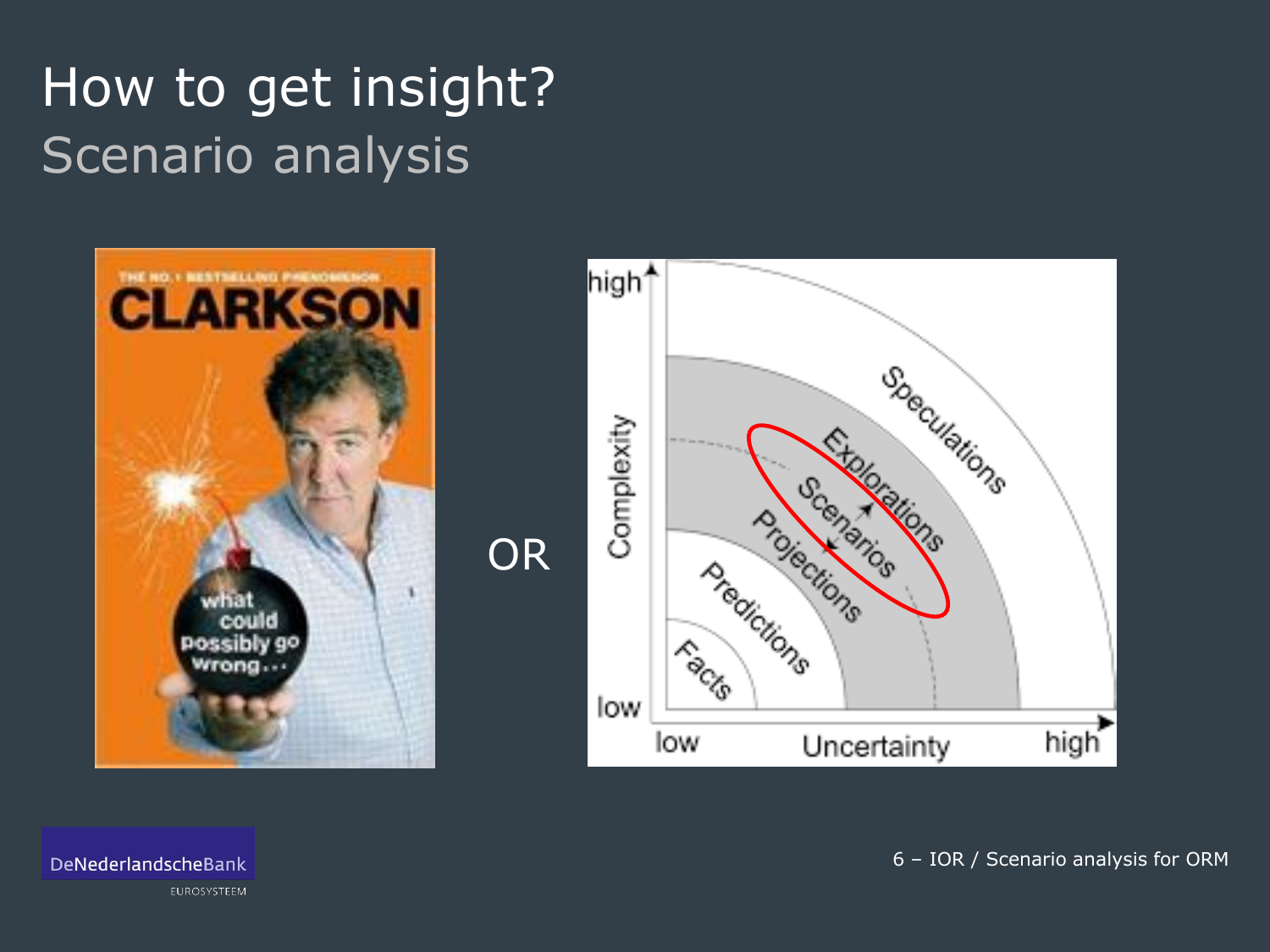# How well are non-AMA banks doing in NL? DNB investigation 2014 shows poor results



DeNederlandscheBank

EUROSYSTEEM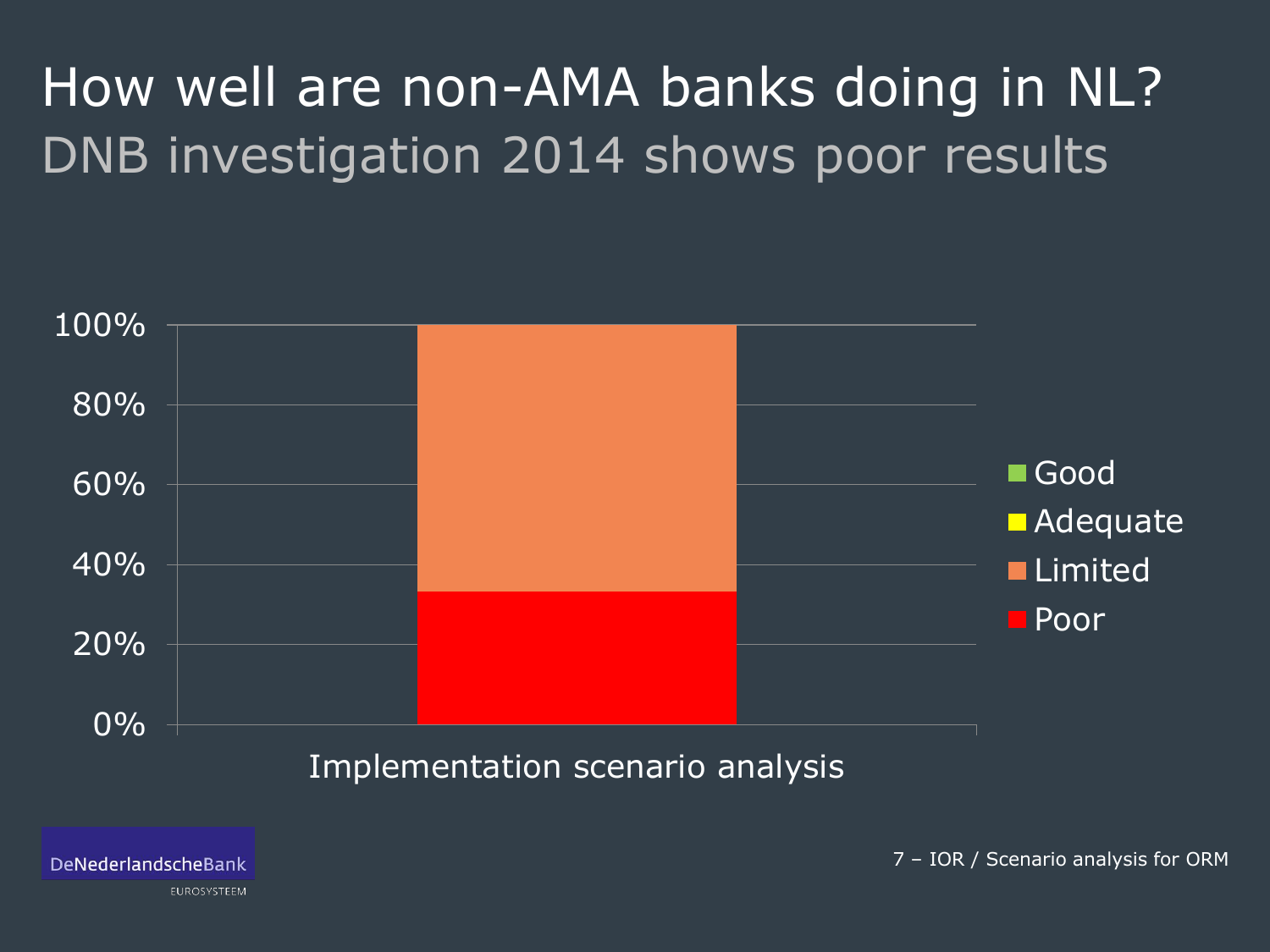# Some charateristics of scenario analysis

"Scenario analysis is a process of obtaining expert opinion of business line and risk managers to identify potential operational risk events and assess their potential outcome".

Source: BCBS *Principles for the Sound Management of Operational Risk,* 2011

- Subjective process
- Involvement of first and second line
- Focus on plausible events
- Focus on extreme events

EUROSYSTEEM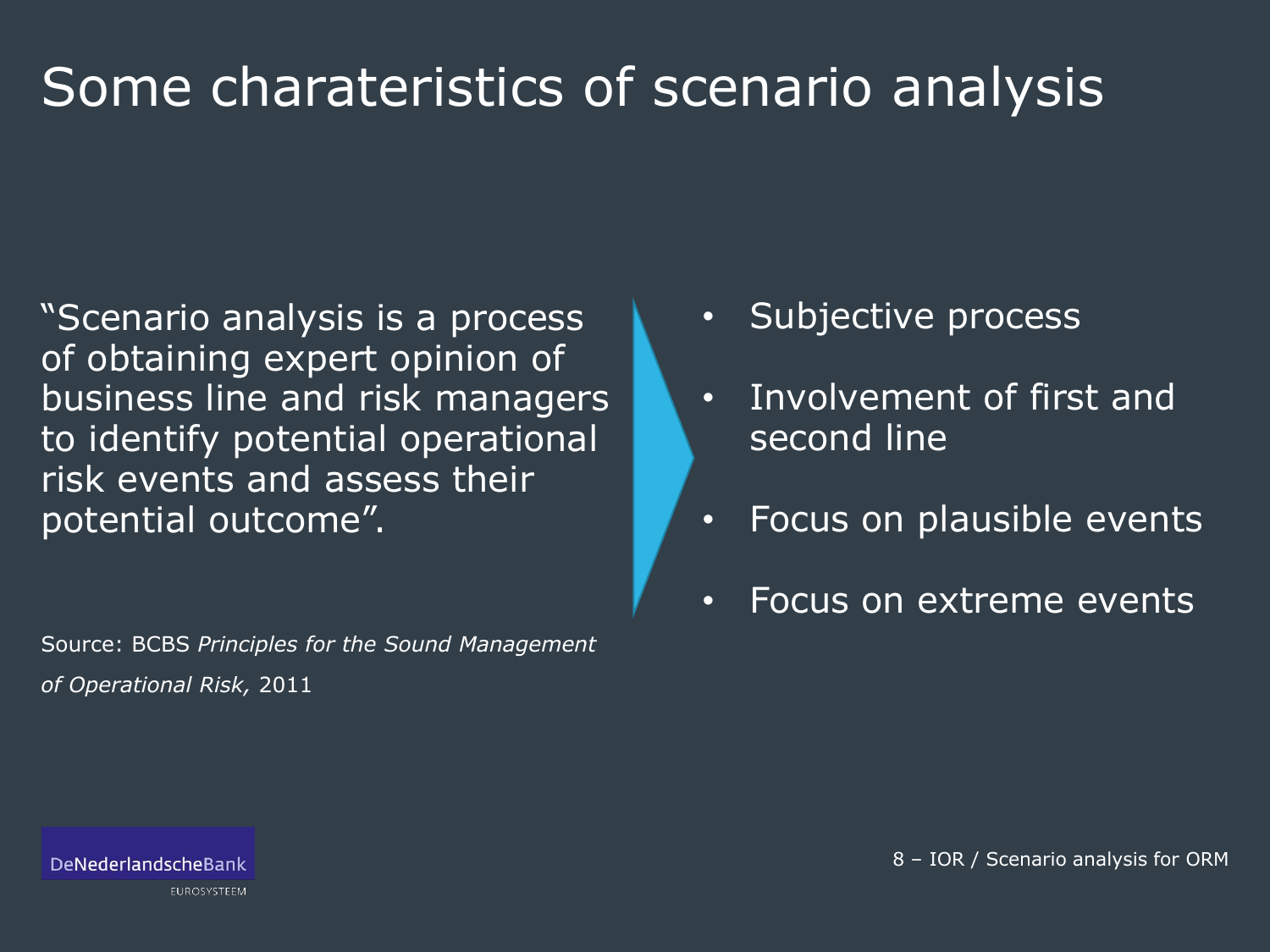Basic elements robust scenario analysis process Without, biases could harm a reliable outcome

### Representativeness



Source: KPMG & ORX, *Preparing for the Unexpected. Leading practices for Operational Risk Scenarios, 2011*

DeNederlandscheBank

EUROSYSTEEM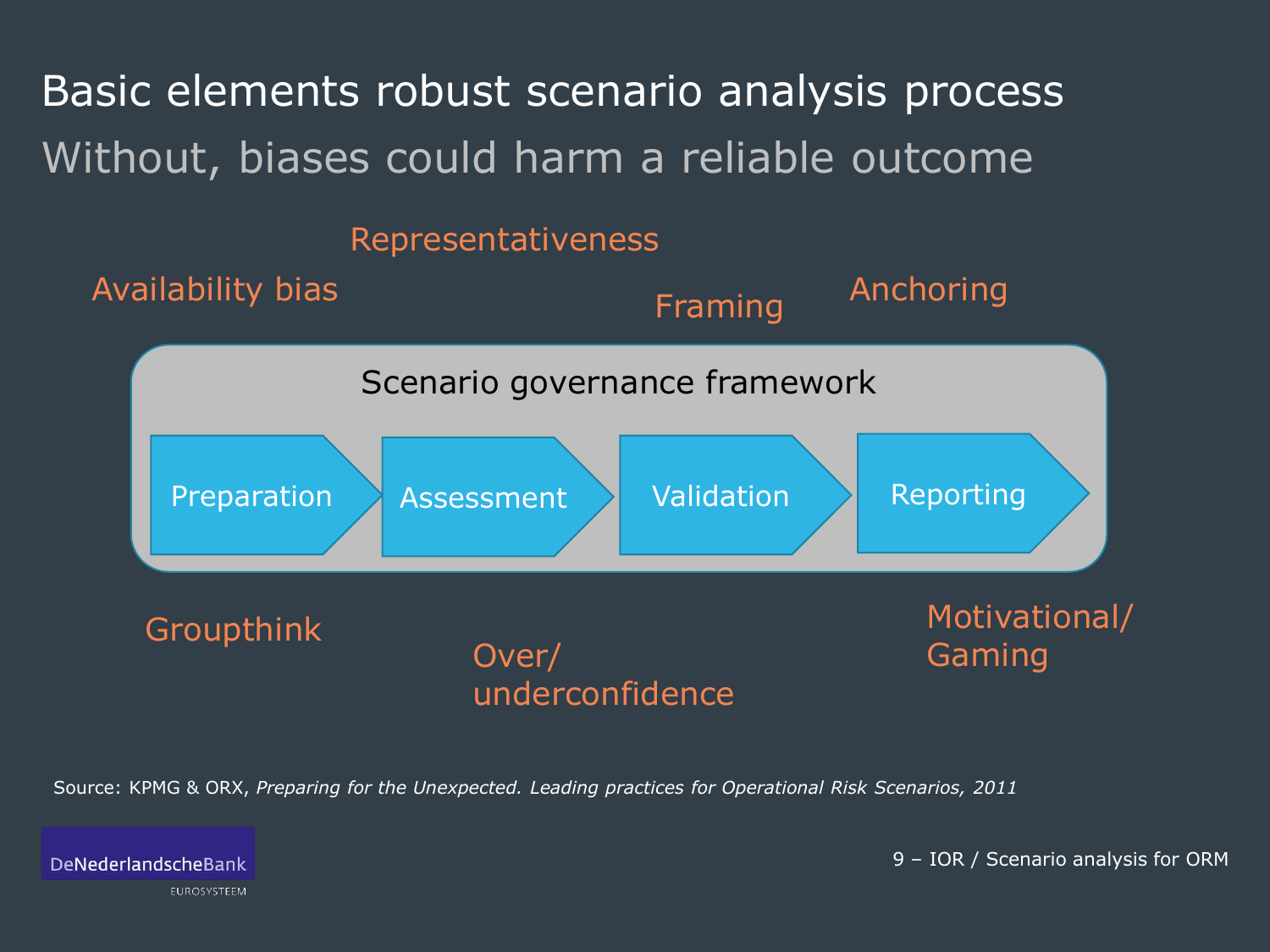## Basic elements robust scenario analysis process Scenario governance framework

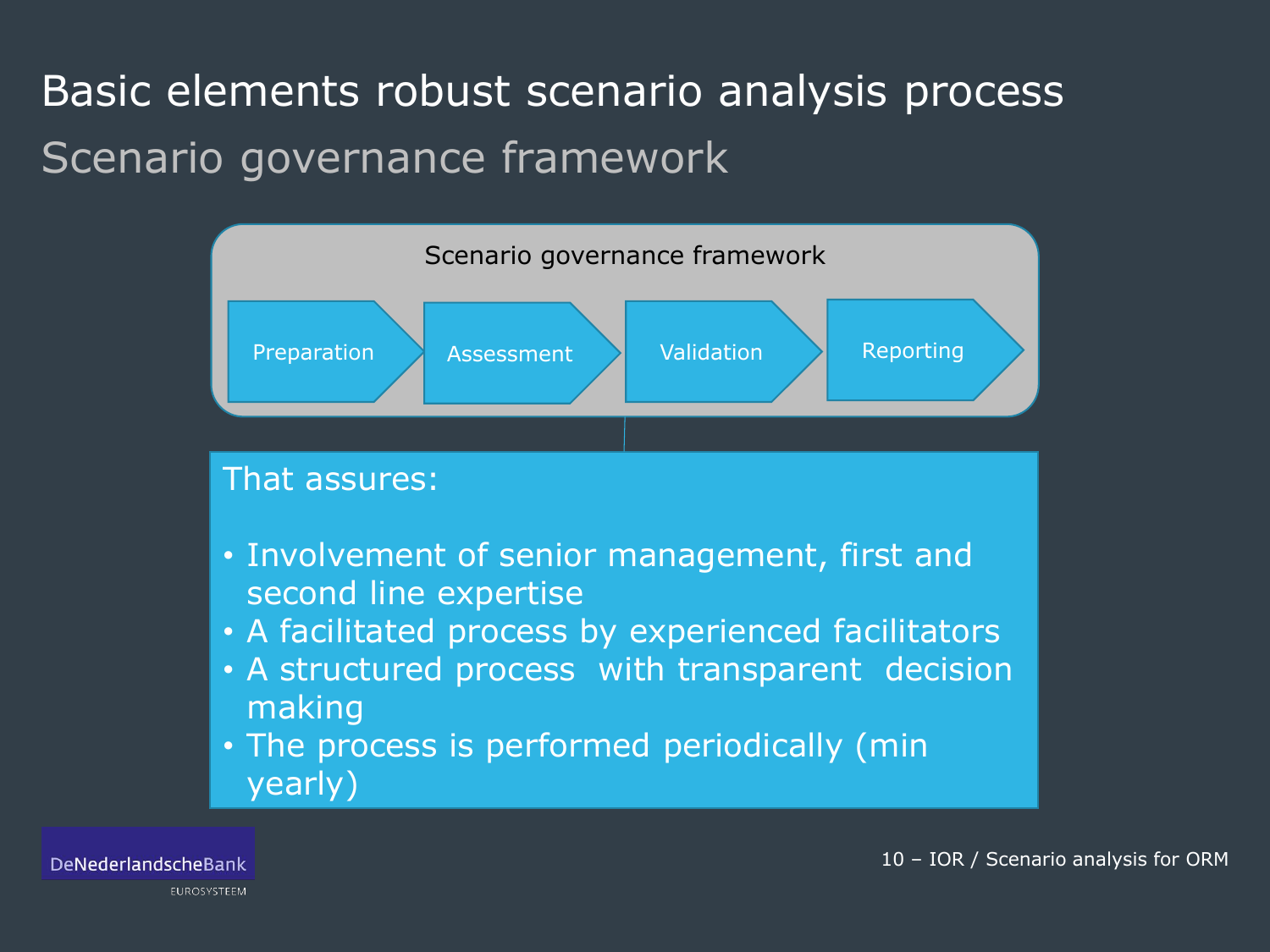## Basic elements robust scenario analysis process Preparation



DeNederlandscheBank

EUROSYSTEEM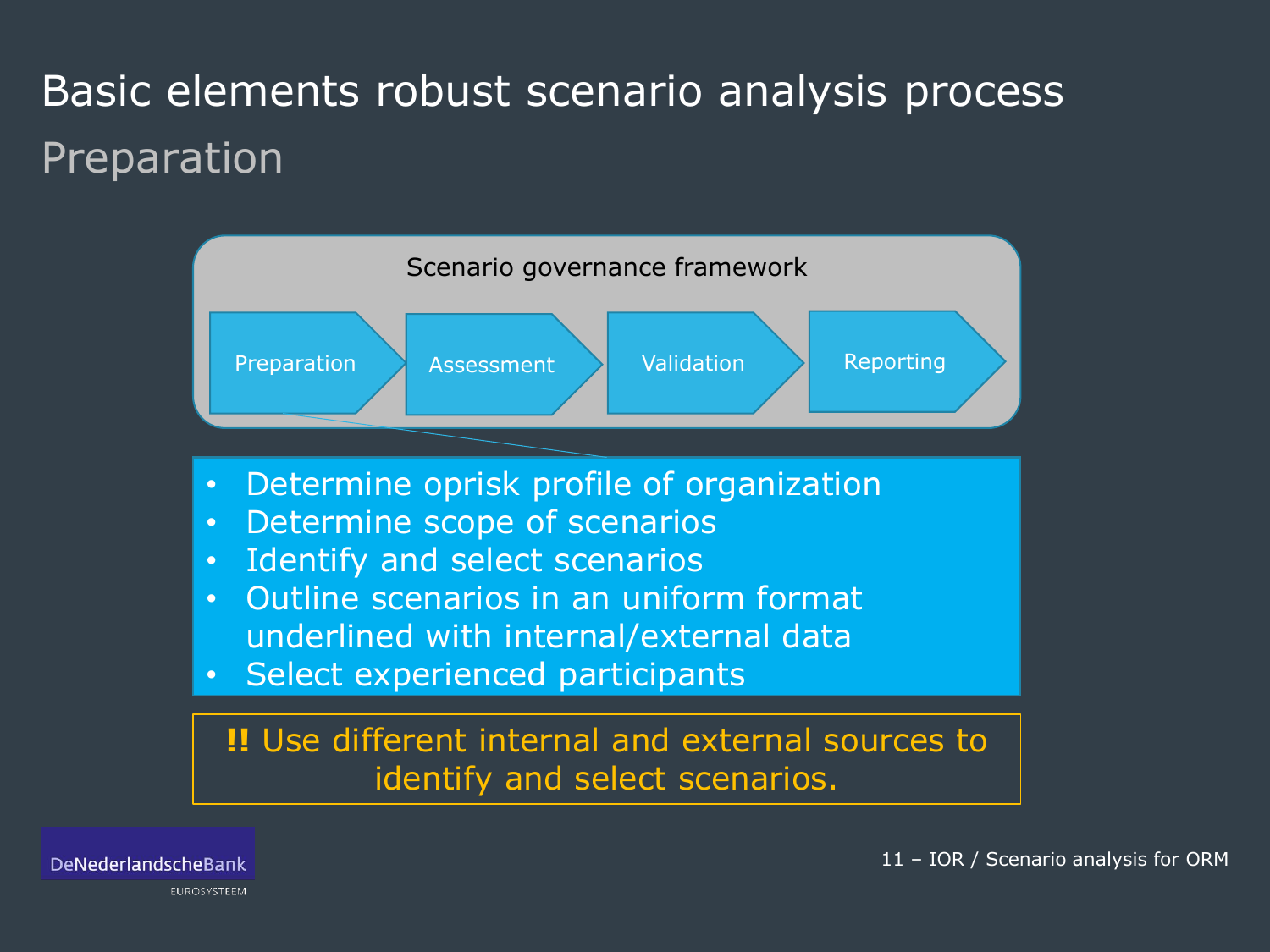## Basic elements robust scenario analysis process Assessment





12 – IOR / Scenario analysis for ORM

**EUROSYSTEEM**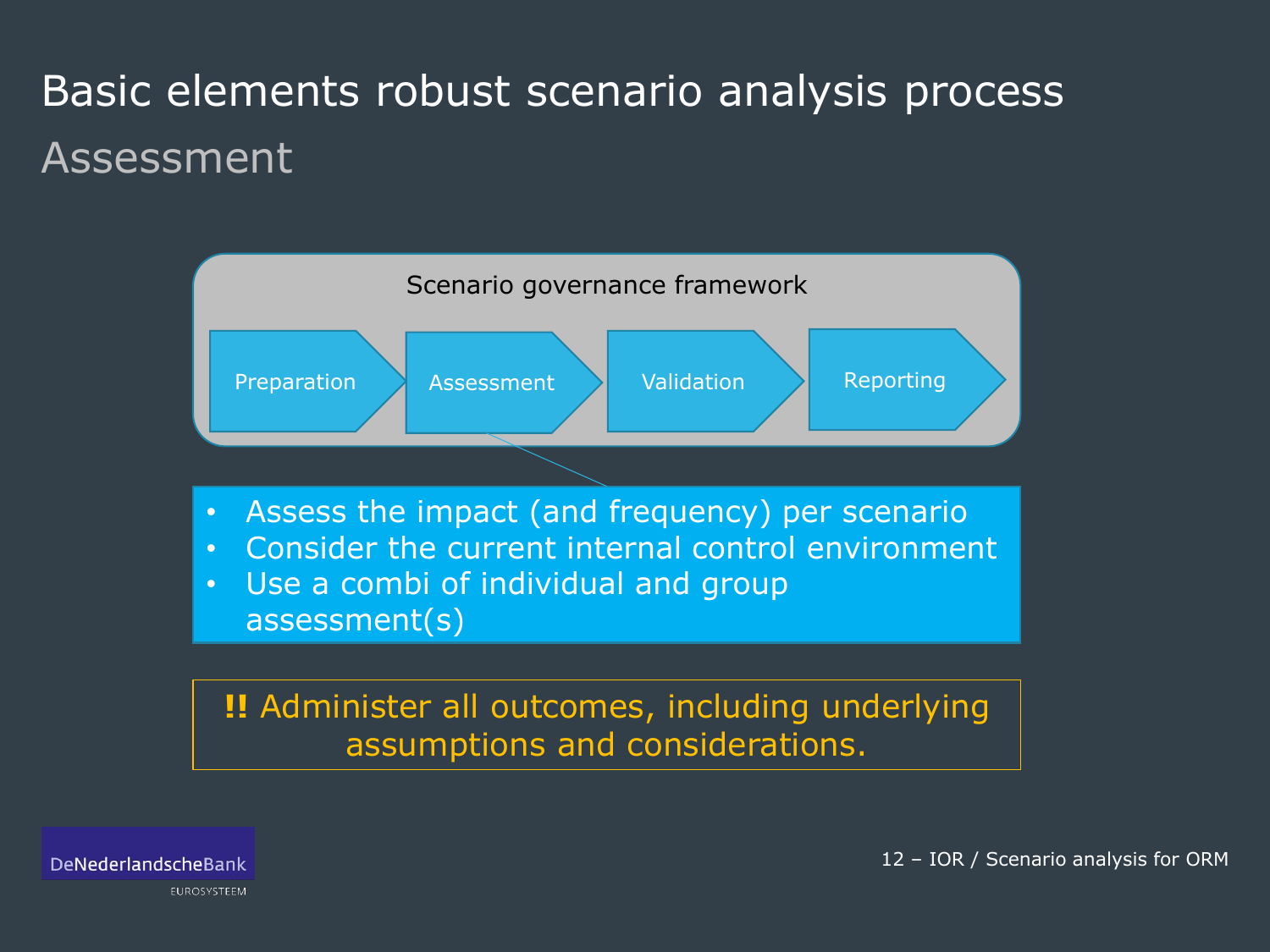## Basic elements robust scenario analysis process Validation



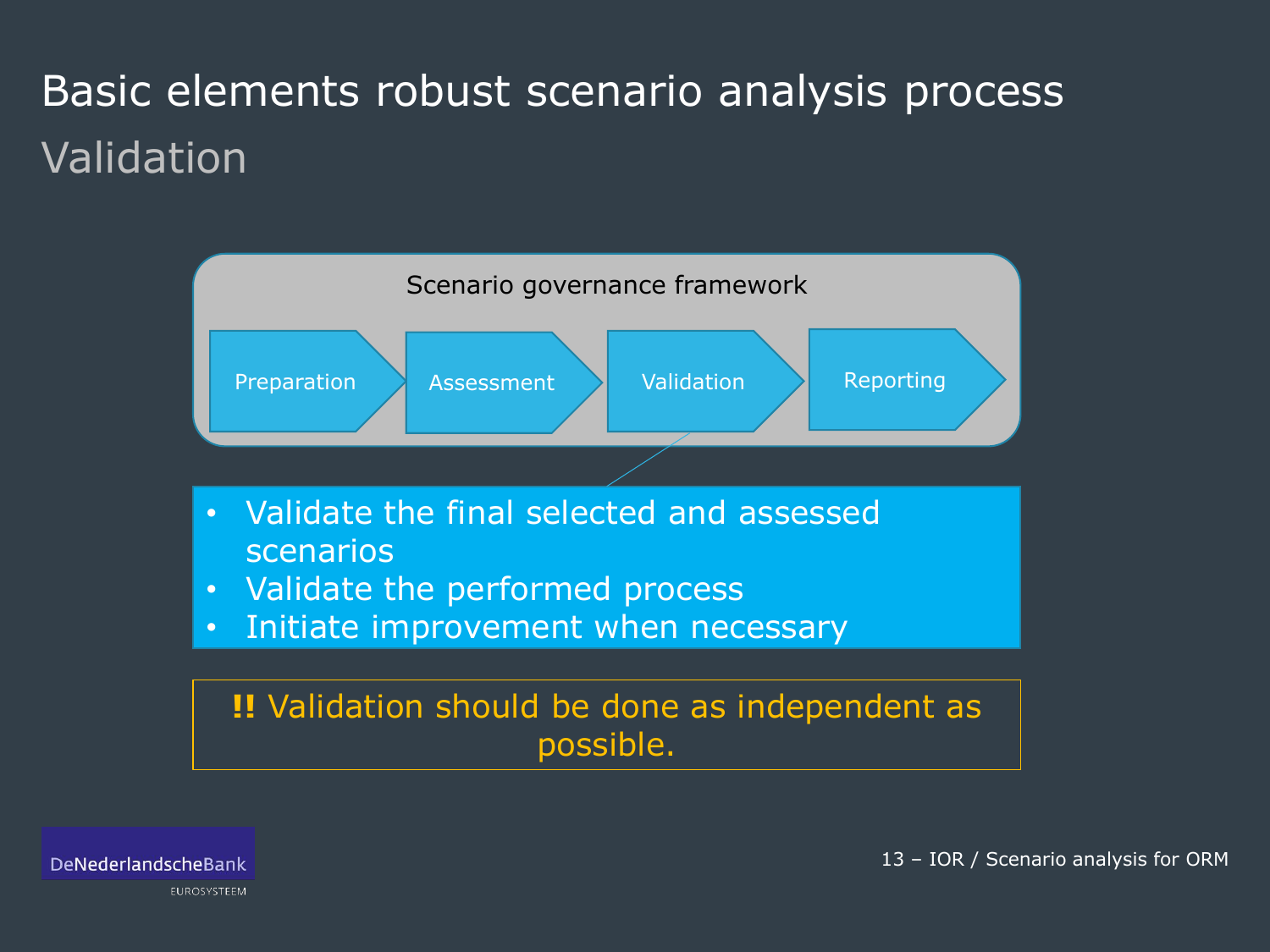## Basic elements robust scenario analysis process Reporting



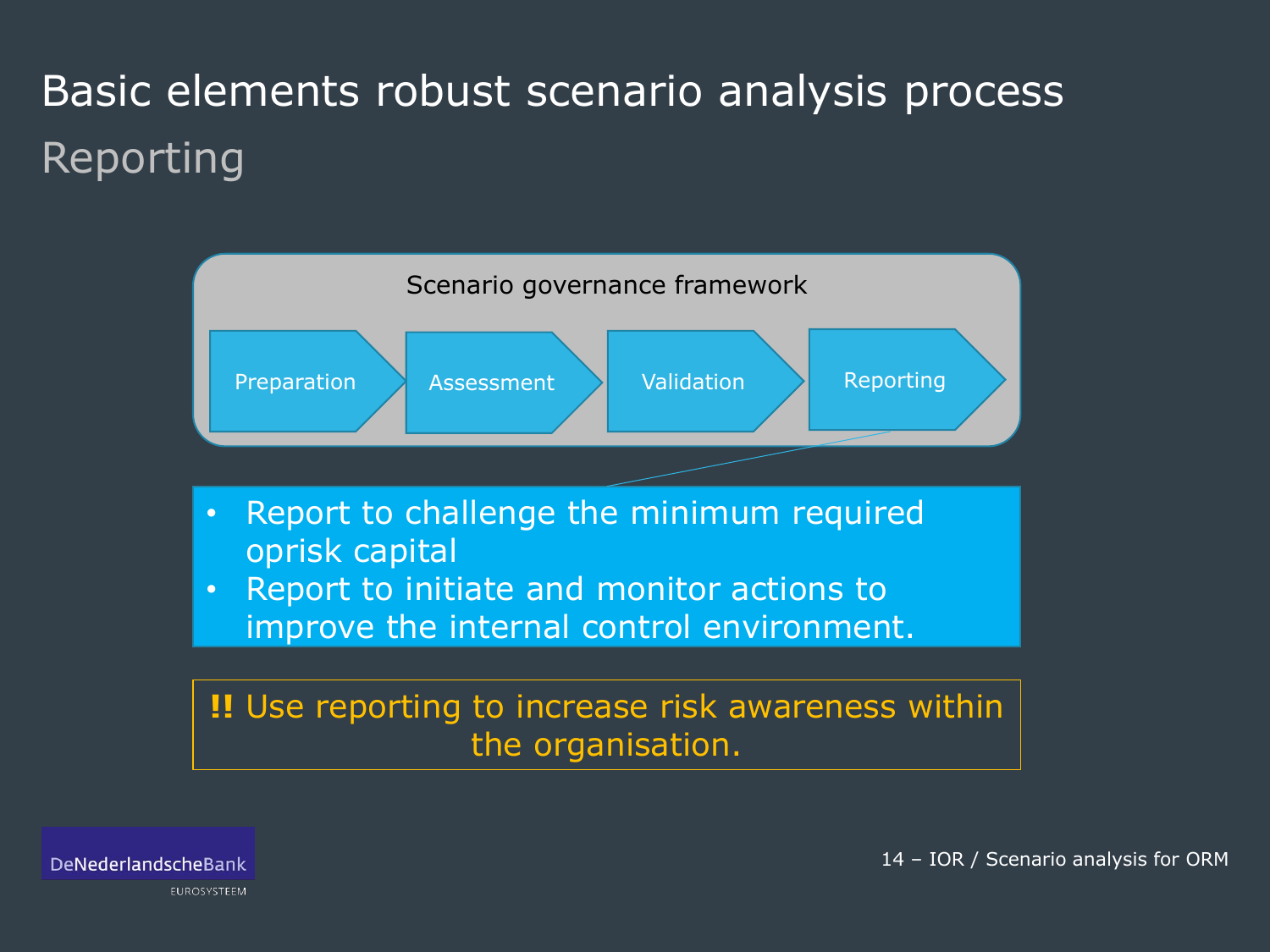# Scenario analysis stands not alone It is part of the ORM framework



- Based on the PSMOR, DNB has recently published a reference framework on Openboek.
- This reference framework can be used as a self-assessment.

http://obtinternlive.dnb.nl/3/50-229146.jsp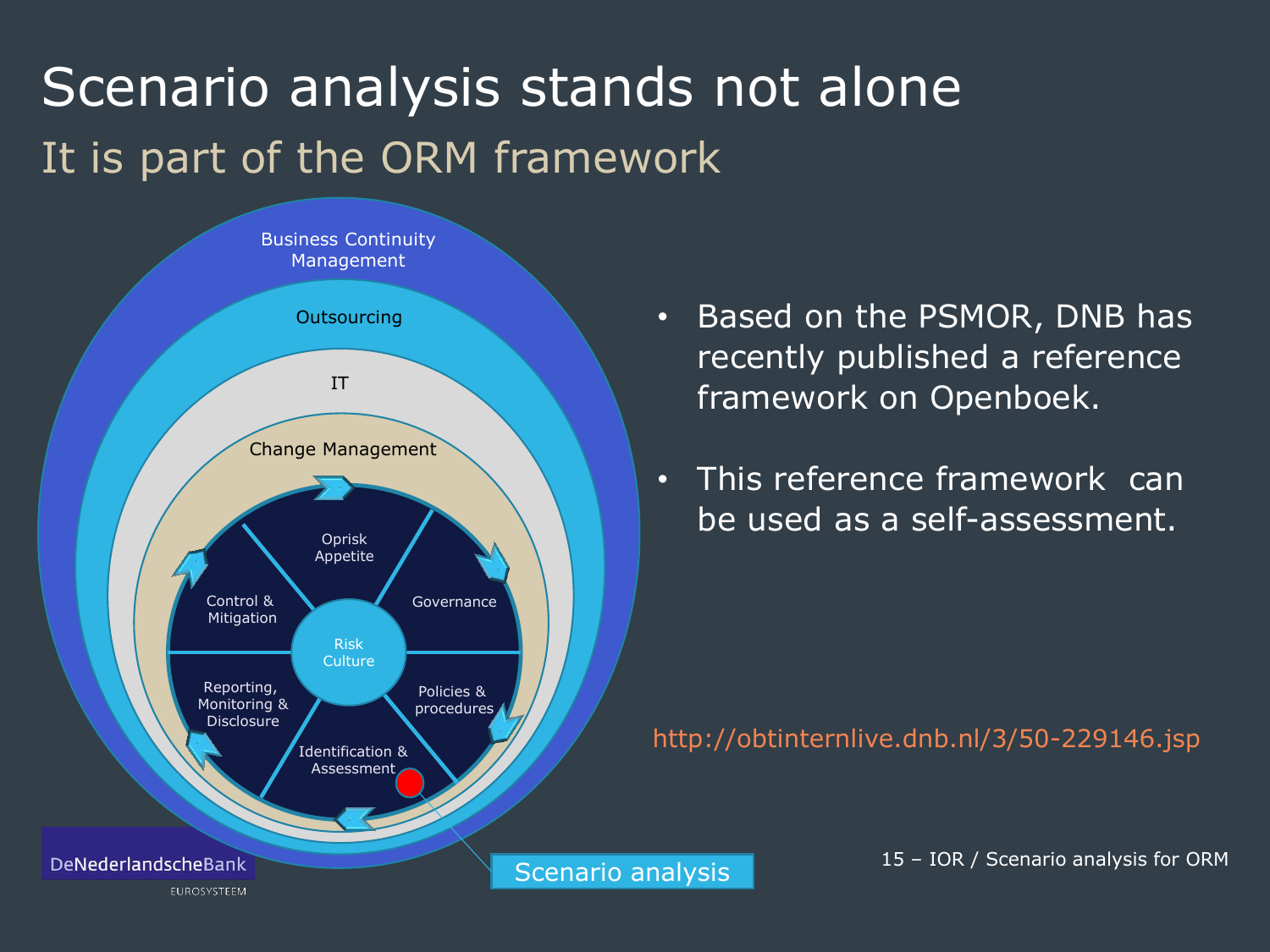# ORM reference framework / self-assessment For a bank with a standardized approach



|            | <b>Skik Extract</b>                                  | sans at bothers.                                                                                                                                                                                                                                                                                                                                                                                                 | <b><i><u>house</u></i></b> |                   |                  |              |       | <b>Explanation of some</b> | <b>Braker</b>    |
|------------|------------------------------------------------------|------------------------------------------------------------------------------------------------------------------------------------------------------------------------------------------------------------------------------------------------------------------------------------------------------------------------------------------------------------------------------------------------------------------|----------------------------|-------------------|------------------|--------------|-------|----------------------------|------------------|
|            | Ref : Ileanes                                        |                                                                                                                                                                                                                                                                                                                                                                                                                  | <b>Not</b>                 | <b>Fucily</b>     | Abnest           | Fully        | Des 4 |                            |                  |
|            |                                                      |                                                                                                                                                                                                                                                                                                                                                                                                                  | <b><i>smalls</i></b>       | <b>Listensity</b> | <b>Executive</b> | samply heats |       |                            |                  |
| RG.        | Time at the top, citie calling and citie<br>amamatsi | The board of directors (ereculive members) and senior management<br>ansure that a corporate nature exists that is guided to strong tisk<br>in an age next, making a color and a strict of the color and the product of the<br>avantation raise in that ragued.                                                                                                                                                   |                            |                   |                  |              |       |                            | <b>COMPANY</b>   |
| <b>RC2</b> |                                                      | Where the full comine or avversiess weakers, changes or deviates from<br>the one envisioned, contextive measures are taken, e.g. by noting out an<br>regardent and process in a series to provide the contract of the high-                                                                                                                                                                                      |                            |                   |                  |              |       |                            | <b>CONTRACTO</b> |
|            | FCI Cede of centers and staff integrity              | The INITERIA Rai an aiticle cribe of conduct or an effect potto which sets<br>Diese expectations for integitty and attinge respect of the highest standard.<br>and identifies acceptable business practices and proficiited controls.                                                                                                                                                                            |                            |                   |                  |              |       |                            | <b>COMMENT</b>   |
| 9GR        |                                                      | Ing for motion set of the west Plaint in teamers of accounts a still class to AT<br>comply with the effected intrues and acceptable business practices ; e.g. for<br>inquiring staff to periodicially take integrity, and compliance awareness<br>iourses, lo nases of a soft-control francevolt, by teaching managers to.<br>identify behaviour that is just in accordance with these values or practices.<br>m |                            |                   |                  |              |       |                            | <b>COMPANY</b>   |
| <b>ACT</b> |                                                      | The retevant pecond hires of defense, outh as HRM, Constitence and ORM.<br>England with automatic units of the page discussions and an experience<br>antisting the organization's ethical values and accepted business.<br>printing                                                                                                                                                                              |                            |                   |                  |              |       |                            | <b>COMPUTE</b>   |
|            | <b>SCE Operational risk training</b>                 | An appropriate level of specialistic sub-traving is available and<br>periodically attended at all levels throughout the organization (e.g. from<br>office, business and operations, senior management, board, etc.).                                                                                                                                                                                             |                            |                   |                  |              |       |                            | <b>COMPUTE</b>   |
| BOT        |                                                      | The training provided reflects the seniority, role and responsibilities of the<br>The first students resulting business to about silver to noute to also britant<br>spectational trains and affectiveness of assurancests.                                                                                                                                                                                       |                            |                   |                  |              |       |                            | <b>COMPUT</b>    |
|            | <b>SCI Porsessolving</b>                             | Activities six conducted by staff with the havanism competence, expertise,<br>argust annis, technical capabilities and access to resources. The institution,<br>analyzed that your maintains that compensive                                                                                                                                                                                                     |                            |                   |                  |              |       |                            | <b>COMMENT</b>   |
| 83         |                                                      | The Sare is appropriately staffed, forubons are provided to deal with<br>studences removed brist prifectaries to access to                                                                                                                                                                                                                                                                                       |                            |                   |                  |              |       |                            | COMMUNI          |
|            | <b>RCLD</b> Divis taking incentives                  | The institution's risk-taking incentives are appropriately allighed orbitate<br>institution's hid aspetite, long-term strategic direction, Reanchal goals<br>and insire bed states throw line.                                                                                                                                                                                                                   |                            |                   |                  |              |       |                            | <b>COMPUTE</b>   |
| ECL1       |                                                      | The intental garfurnance messurement mechanism appropriately takes<br>nes account sparational stat-                                                                                                                                                                                                                                                                                                              |                            |                   |                  |              |       |                            | <b>COMPASS</b>   |

- The core including Change Management has already been worked in a selfassessment. Other components will be ready by begin 2016.
- Each component is worked out in one or more topics with related controls which can be scored ('not comply, partly comply', 'almost comply' or 'fully comply').

EUROSYSTEEM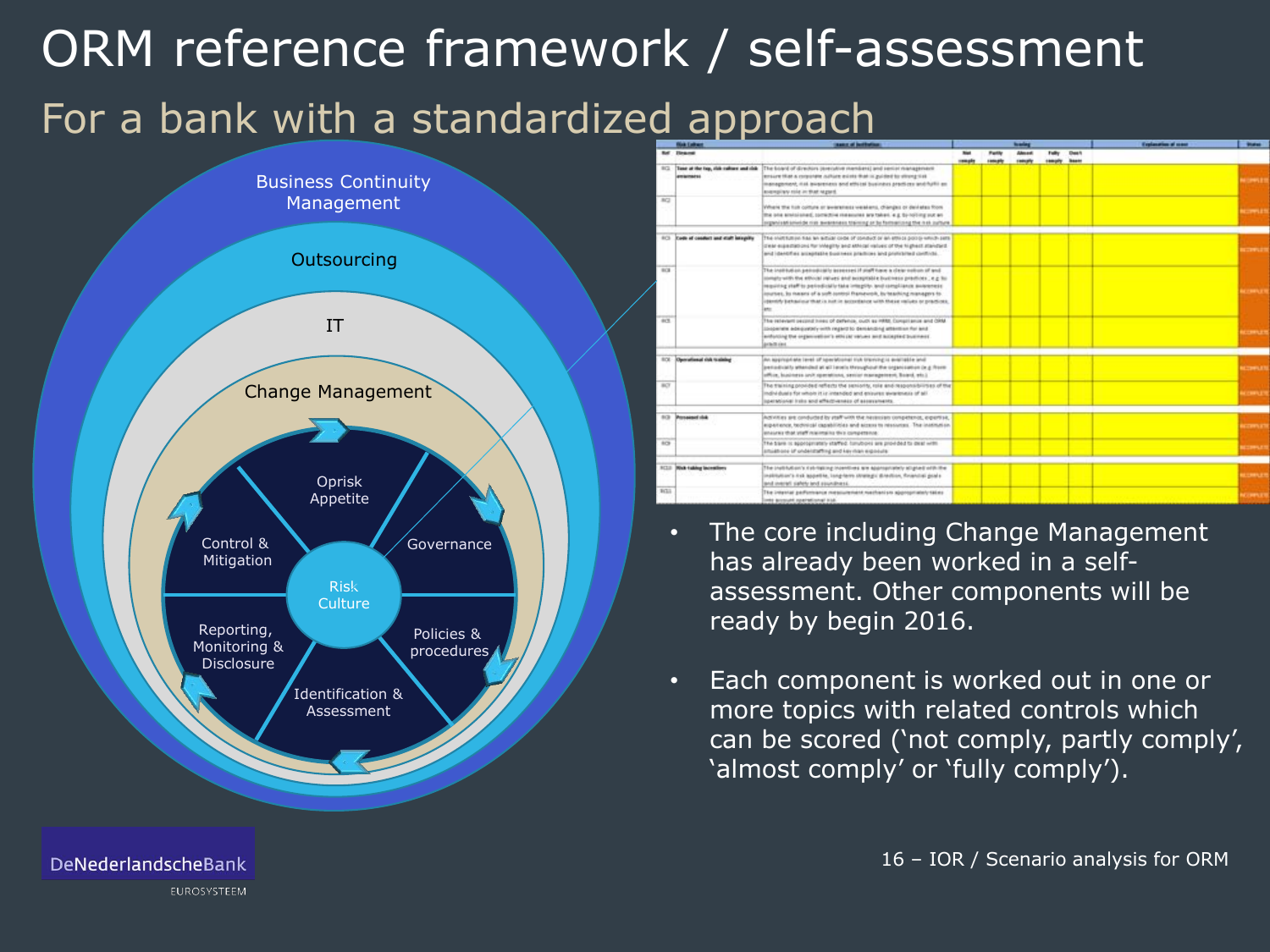# ORM reference framework / self-assessment Useful for communication, prioritization and insight

| Assessment summary                 |                                    |          |                        |  |  |  |  |  |  |  |
|------------------------------------|------------------------------------|----------|------------------------|--|--|--|--|--|--|--|
| High level overview                |                                    |          |                        |  |  |  |  |  |  |  |
| <b>Topic</b>                       | Potential for improvement (0-100%) | Priority | % (comectly) filled in |  |  |  |  |  |  |  |
| <b>Risk Culture</b>                | 61%                                | R        | 100%                   |  |  |  |  |  |  |  |
| Oprisk Appetite                    | 100%                               |          | 0%                     |  |  |  |  |  |  |  |
| Governance                         | 100%                               |          | 0%                     |  |  |  |  |  |  |  |
| Pollicies & procedures             | 100%                               | $1 -$    | O%                     |  |  |  |  |  |  |  |
| Identification & assessment        | 100%                               |          | 0%                     |  |  |  |  |  |  |  |
| Reporting, Monitoring & Disclosure | 100%                               |          | 0%                     |  |  |  |  |  |  |  |
| Control & Mitigation               | 100%                               |          | 0%                     |  |  |  |  |  |  |  |
| Change Management                  | 100%                               |          | D%                     |  |  |  |  |  |  |  |
| Internal Audit                     | 21%                                | ü        | 100%                   |  |  |  |  |  |  |  |



The results are presented in tables and graphs showing:

- Potential for improvement
- **Priority**
- % (correctly) filled in

Besides the overall level, this presentation is also available per component.

DeNederlandscheBank

EUROSYSTEEM